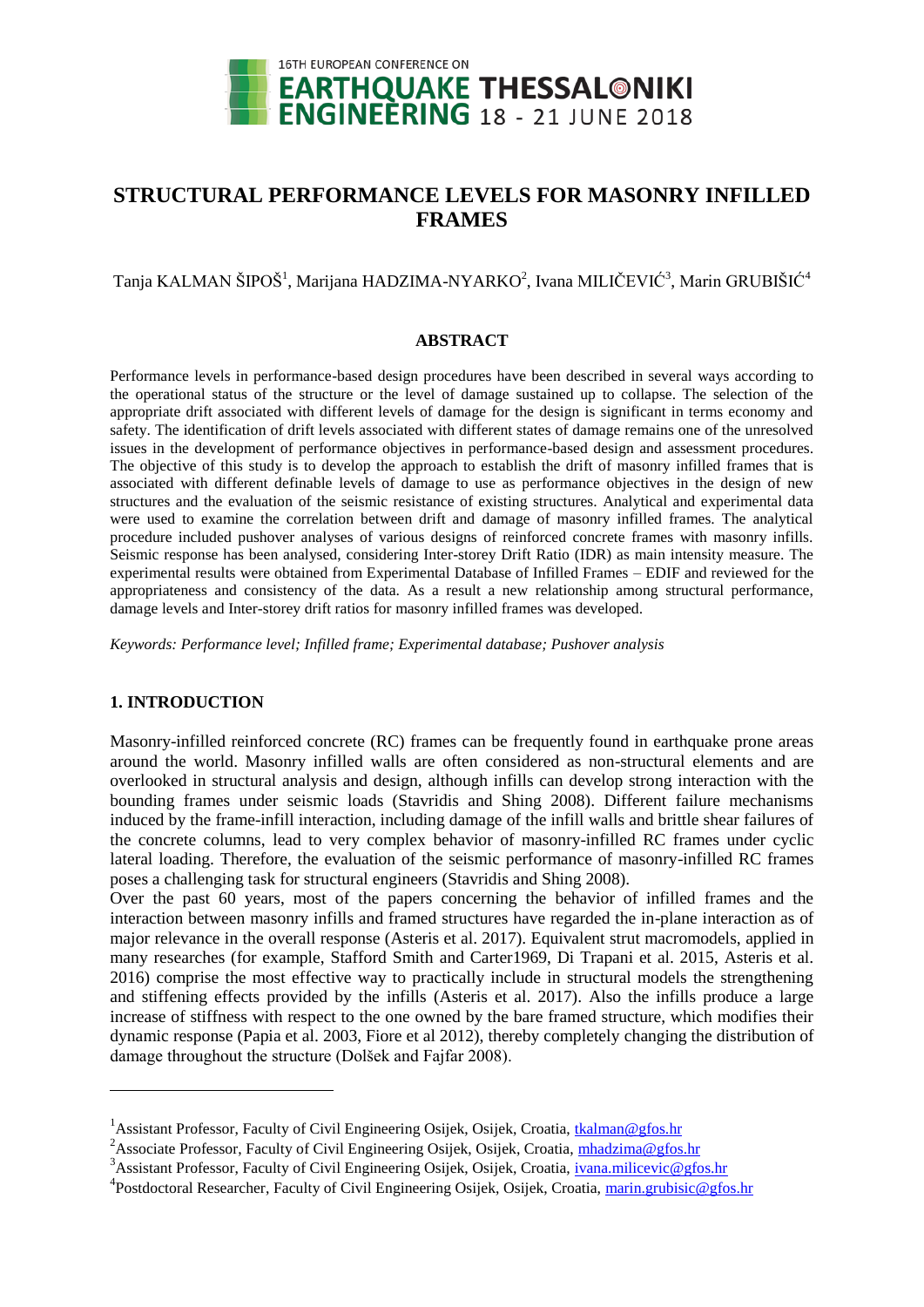The occurrence and consequences of structural damage can be considered the greatest cause of life and monetary loss in the majority of seismic events. Analytical fragility curves adopt damage distributions simulated from the analyses of structural models under increasing earthquake loads. In order for fragility curves to be used in a performance-based framework, the damage scale limit states must be clearly defined in terms of the damage expected in the structural and non-structural elements of buildings (Rossetto and Elnashai 2003).

With this in mind, an experimental database containing 113 published tests of one story one bay infilled frames was created to serve as a basis for determining the basic characteristics for analytical modelling of masonry infilled frames. Analytical modelling was based on multi-storey (three, six and nine) three bay (with variable length of 4 or 6m) infilled frames with various reinforcement ratios of the frame members with the height of ground floor and upper floors being 3.75m and 3m respectively. The primary goal of this article is to propose a simple approach for the definition of expected damage states that depend on the value of seismic load, and the basic material and geometric properties of masonry infilled RC frames.

#### **2. PERFORMANCE BASED SEISMIC DESIGN**

Despite the application of modern regulations, complete safety against significant damage or even collapse of the structure cannot be realized independent of the application of the deterministic or probabilistic design method. Methods of analysis, especially for structures with irregular configurations, include modelling uncertainty that cannot eliminate or reduce errors even in the case of applying the most sophisticated deterministic methods. This is especially the case for structures that are exposed with the effects of earthquakes, in which, due to the stochastic nature of the action, the uncertainty in designing the response becomes dominant and has significantly greater consequences.



Figure 1. Flow chart of performance based seismic design

Earthquake engineering is a challenging field of research due to a wide spectrum of factors involved: stochastic earthquake, earthquake characterization, dynamic soil response and earthquake amplification, dynamic behaviour of construction and its non-linear response, soil and construction interaction, acceptable constructive reliability in seismic actions. In addition, post-earthquake losses extend beyond building user losses or injuries; there are also losses associated with structural damage, of non-structural elements, installations, as well as those caused by the interruption of the building's use, which are important to its owners and users. As a result, there is a need for a new design approach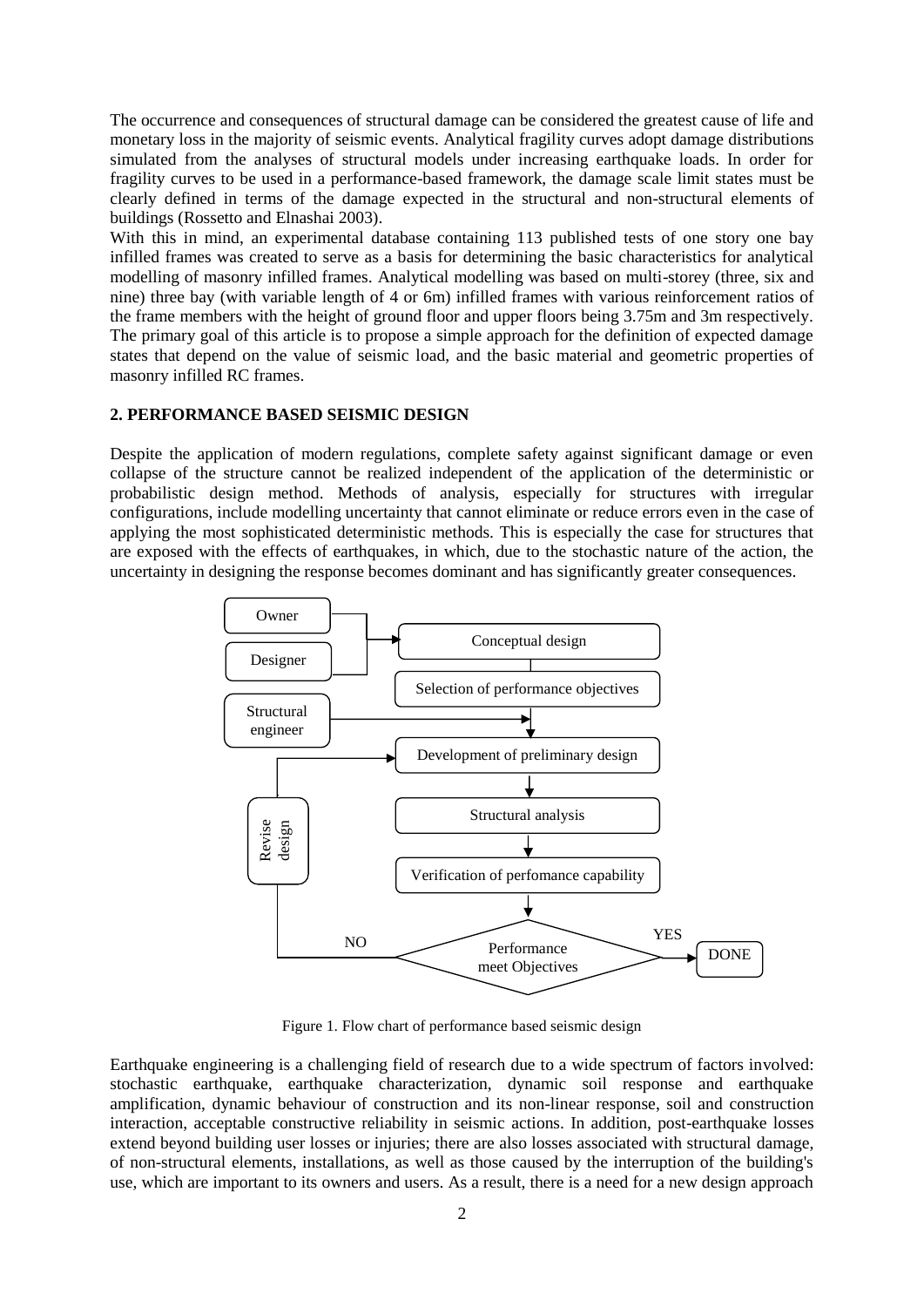that defines the acceptable behavior of the structure under the earthquake excitation of a certain intensity, taking into account all the uncertainties to an acceptable extent, and accordingly designing the load-bearing structure and all elements of the building. Such a way of designing allows owners and other stakeholders to quantify, financially or otherwise, the expected risks to the observed building when selecting acceptable levels of behavior that meets their requirements and needs.

Performance Based Seismic Design (PBSD) assures meeting the needs and goals of the investor, the user and the society with the predetermined expected response of the structure under the minor and extreme earthquake loads (Figure 1). PBSD is the main topic of research in many Earthquake Centers worldwide (PEER, NEHRP, FEMA), where the primary goal is to replace the current design practice with a new one, based on acceptable structural performance at a certain degree of seismic load.

The application of standards and design process for reinforced concrete structures in the current practice largely ignores the influence of masonry infill in framed structures, or only considers the adverse impact resulting in an unrealistic and uneconomic structure in this building type. In traditional practice, earthquake design has been explicitly performed for only a single design event level, at which a level of performance generally termed "life safety" has been targeted. Contemporary efforts in performance-based engineering are seeking to provide reliable methods of meeting these multiple performance goals through explicit design procedures (Hamburger, 1997).



Figure 2. Comparison of current design practice and Performance-Based Seismic Design (PBSD)

PBSD allows design according to acceptable levels of damage at different levels of earthquake. The key differences between the two design approaches are in accepting criteria, design analysis and results (Figure 2). While traditional design requires the achievement of acceptable demand/capacity ratios, the PBSD goal is to achieve a certain degree of behaviour within which we will have controlled damage, correlated with the corresponding consequences that can be measured (including economic). PBSD is based on nonlinear analysis to take into account the cause of the damage and the consequences. The third major difference between the two approaches is in the design steps. In the traditional methods, the earthquake load as well as the acceptable level of damage is determined for the observed construction according to national regulations in accordance with the nationally defined parameters. In PBSD, both parameters are solved during the design process, together with the expected consequences.

In order to make rational design of infilled frames according to PBSD it is necessary to define and develop structural performance levels for masonry infilled frames.

# **3. STRUCTURAL PERFORMANCE LEVELS**

The response can be expressed by an acceptable level of behaviour due to the expected magnitude of the earthquake load. The acceptable level of behaviour is represented by a probabilistic spectrum of damage to structural and non-structural elements. The earthquake risk is the relevant set of earthquakes and associated risks with certain likelihoods of occurrence.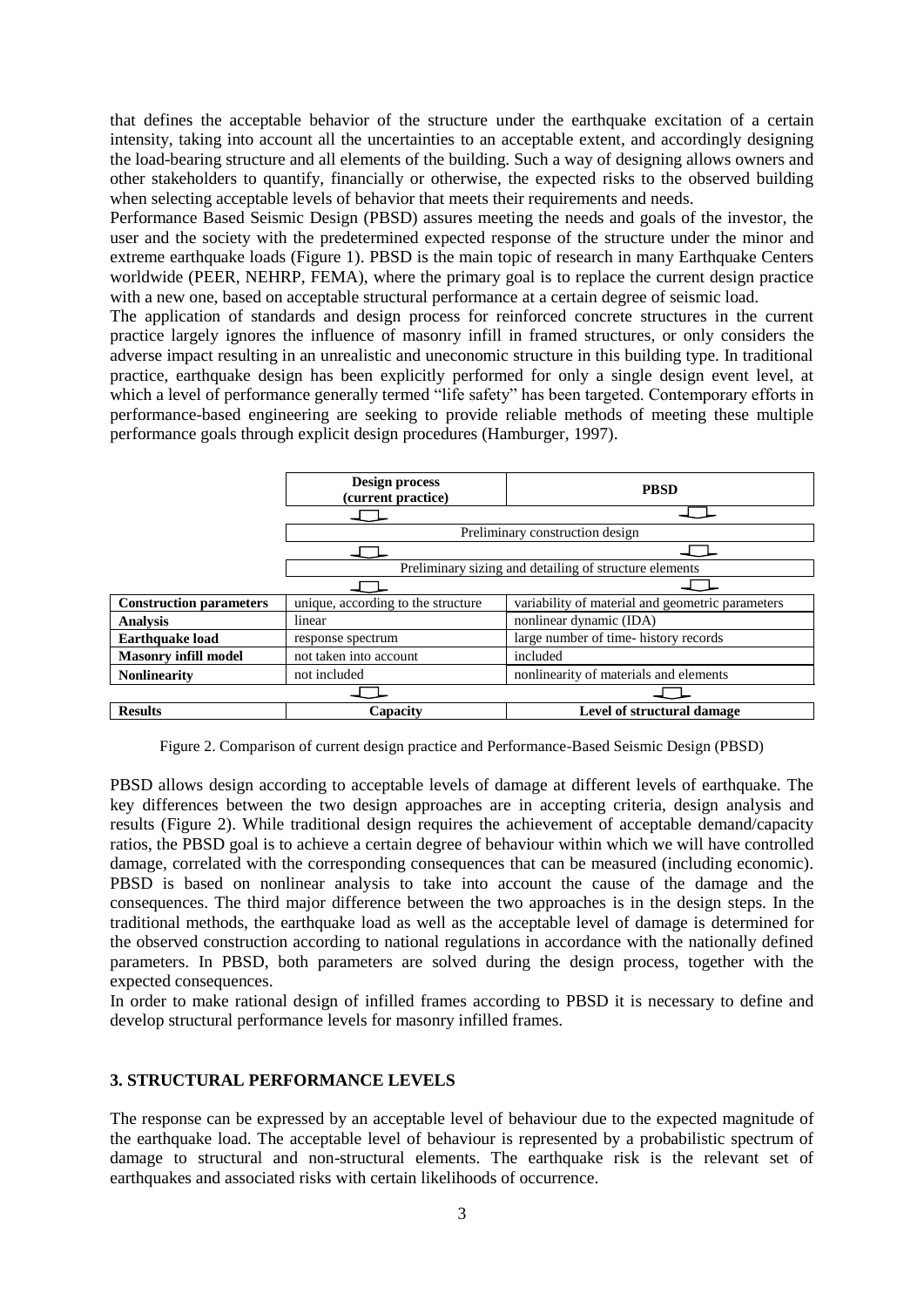Probabilistic approach for definition of structural behaviour includes accomplishment of multiple objectives eg. if "extensive damage" is expected for rare earthquakes, level "moderate damage" is already achieved for occasional earthquakes and there is "near collapse" expected damage for very rare earthquakes (Figure 3).



Figure 3. Performance objectives for buildings

Possible structural performance levels are: slight damage=Immediate occupancy, moderate damage=damage control, extensive damage=life safety, near collapse=collapse prevention (HAZUS, 2001). They are presenting the physical damage of buildings that may occur during the earthquake event. Description of the damage for every structural performance level is necessary for understanding of the physical state of the building for the end user/investor. Damage levels are introduced for the convenience and the associated eligibility conditions expressed in the terms of Inter-storey Drift Ratio (IDR) (Table 1).

| Structural performance level | infilled frames | <b>RC</b> walls | <b>RC</b> frames |
|------------------------------|-----------------|-----------------|------------------|
| Slight damage                | < 0.10          | < 0.20          | < 0.20           |
| Moderate damage              | < 0.40          | < 0.80          | < 1.0            |
| Extensive damage             | >0,70           | >0,80           | >1,0             |
| Near collapse                | >0,80           | >2.5            | >3               |

Table 1. Comparison of IDR (%) according to structural performance levels and structure type (Ghobarah, 2004)

# **4. DEFINITION OF STRUCTURAL PERFORMANCE LEVELS FOR MASONRY INFILLED FRAMES**

The identification of drift levels associated with different states of damage remains one of the unresolved issues in the development of performance objectives in performance-based design and assessment procedures. The objective of this study is to develop the approach to establish the drift of masonry infilled frames that is associated with different definable levels of damage for performance objectives in the design of new structures and the evaluation of the seismic resistance of existing structures. Analytical and experimental data were used to examine the correlation between drift and damage of masonry infilled frames. The experimental results were obtained from Experimental Database of Infilled Frames (Kalman Šipoš et al. 2013) and reviewed for the appropriateness and consistency of the data. The analytical procedure included pushover analyses of various designs of reinforced concrete frames with masonry infills. Seismic response has been analysed, considering Inter-storey Drift Ratio (IDR) as main intensity measure.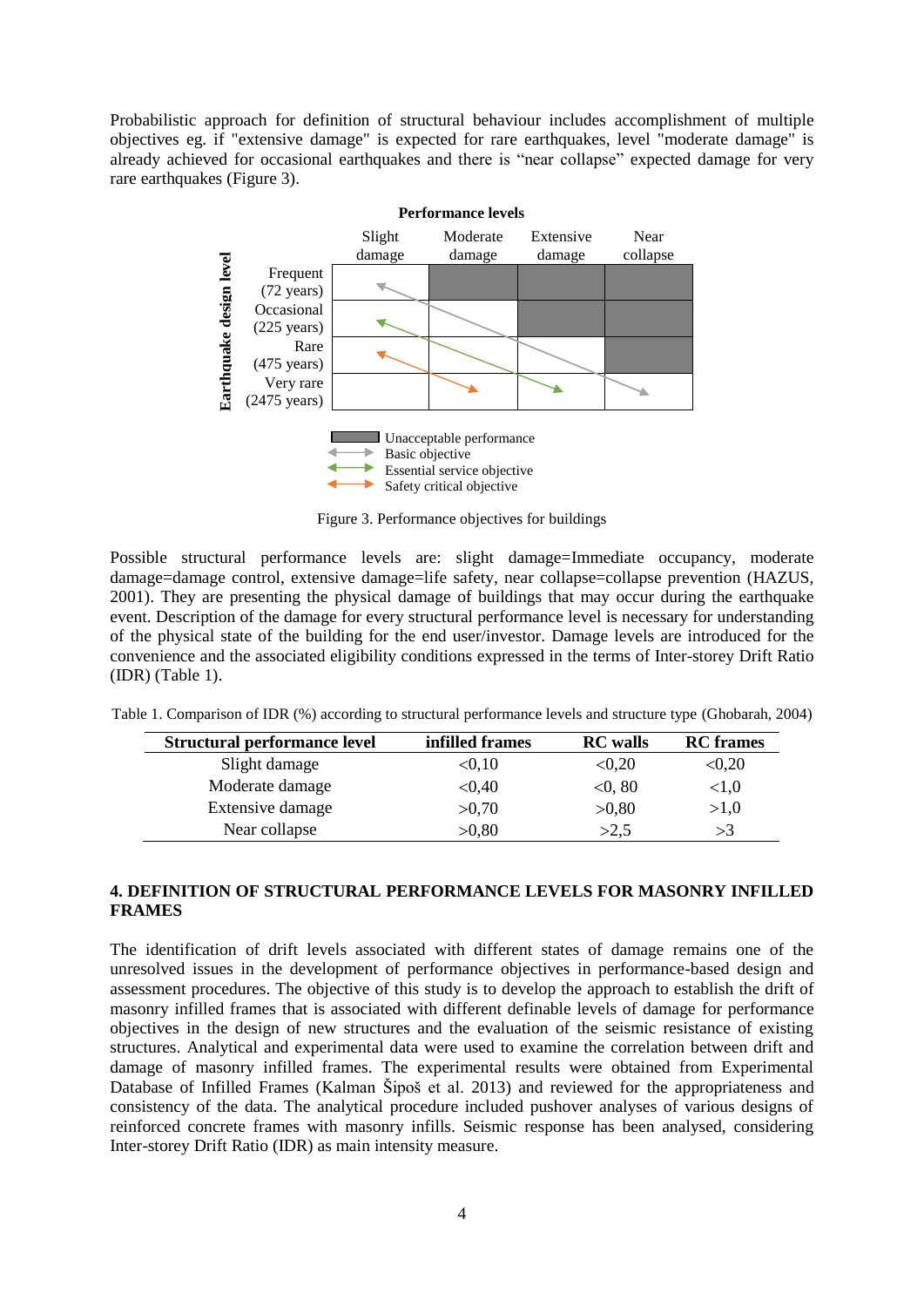## **4.1. Experimental database of infilled frames, EDIF**

The results of one-story one-bay infilled reinforced-concrete frame with masonry infill were collected, systematized and processed (Kalman Šipoš et al. 2013) in the database called EDIF. The tests that were observed had no shear connection, outside adhesion, between the frame and infill, and without openings in infill.

| <b>Author</b> | Year  | Laboratory                                       | <b>Scale</b> | Load           | No of samples  |
|---------------|-------|--------------------------------------------------|--------------|----------------|----------------|
| Combescure    | 2000. | LNEC, Lisbon                                     | 1:1,5        | C              |                |
| Colangelo     | 1999. | L'aquila, Italy                                  | 1:2          | $\mathsf{C}$   | 11             |
| Cavaleri      | 2004. |                                                  | 1:2          | C              |                |
| Lafuente      | 1998. | U.C.V. Caracas, Venezuela                        | 1:2          | $\overline{C}$ | 10             |
| Kakaletsis    | 2007. |                                                  | 1:3          | $\overline{C}$ | $\overline{2}$ |
| Dukuze        | 2000. |                                                  | 1:3          | M              | 23             |
|               | 1985. | Institute for Testing and                        | 1:2          |                |                |
| Žarnić        |       | Research in Materials and                        |              | C              |                |
|               | 1992. | Structures (ZRMK), Ljubljana                     | 1:3          |                | 3              |
| Al-Charr      | 1998. | <b>USACERL, Illinois</b>                         | 1:2          | M              | $\overline{2}$ |
| Angel         | 1994. | University of Illinois,                          | 1:1          | C              | $\overline{7}$ |
|               |       | Champaign                                        |              |                |                |
| Mehrabi       | 1994. | University of Colorado, Boulder                  | 1:2          | C              | 8              |
|               |       |                                                  |              | M              | 3              |
| Crisafulli    | 1997. |                                                  | 1:1,33       | M              | 2              |
| Fiorato       | 1970. | University of Illinois, Urbana                   | 1:8          | $\mathcal{C}$  | 3              |
| Yorulmaz      | 1968. | University of Illinois, Urbana                   | 1:8          | М              | 7              |
|               | 1958. | Stanford University, California                  | 1:2,94       |                | 5              |
|               |       |                                                  | 1:1,33       |                | $\overline{c}$ |
| Benjamin      |       |                                                  | 1:1          | M              | $\mathbf{1}$   |
|               |       |                                                  | 1:4          |                | $\overline{5}$ |
|               |       |                                                  | 1:2,38       |                | $\overline{7}$ |
| Zovkić        | 2012. | Faculty of Civil Engineering,<br>Osijek, Croatia | 1:2,5        | C              | 9              |

Table 2. Experimental database: authors and samples list

The collected experimental database contains 113 published tests (Table 2) based on all available data: material and geometric properties, type and size of load, failure mode and capacity values obtained from the capacity curves. Although the initial goal was to create a database that had identical parameters for a large number of samples, some parameters were omitted as they were incomplete or unavailable (transverse reinforcement of columns and beams, material properties of mortar and masonry units, masonry shear strength, the maximum drift).

The geometrical parameters were expressed as dimensionless in all possible cases (a=height to length ratio, b= ratio of moments of inertia of beam to column,  $g=$  ratio of column width to the thickness of masonry infill,  $r_b$ = reinforcement ratio of beam and  $r_c$ = reinforcement ratio of column). Material properties of reinforced-concrete frames consisted of the concrete compressive strength  $(f_{c<sub>k</sub>})$  and modulus of elasticity  $(E_c)$ , as well as yield strength  $(f_v)$  of the reinforcing steel.

Data for masonry infill were: compressive strength  $(f_k)$ , modulus of elasticity perpendicular to the joints of masonry  $(E_i)$  and thickness of the masonry infill (t).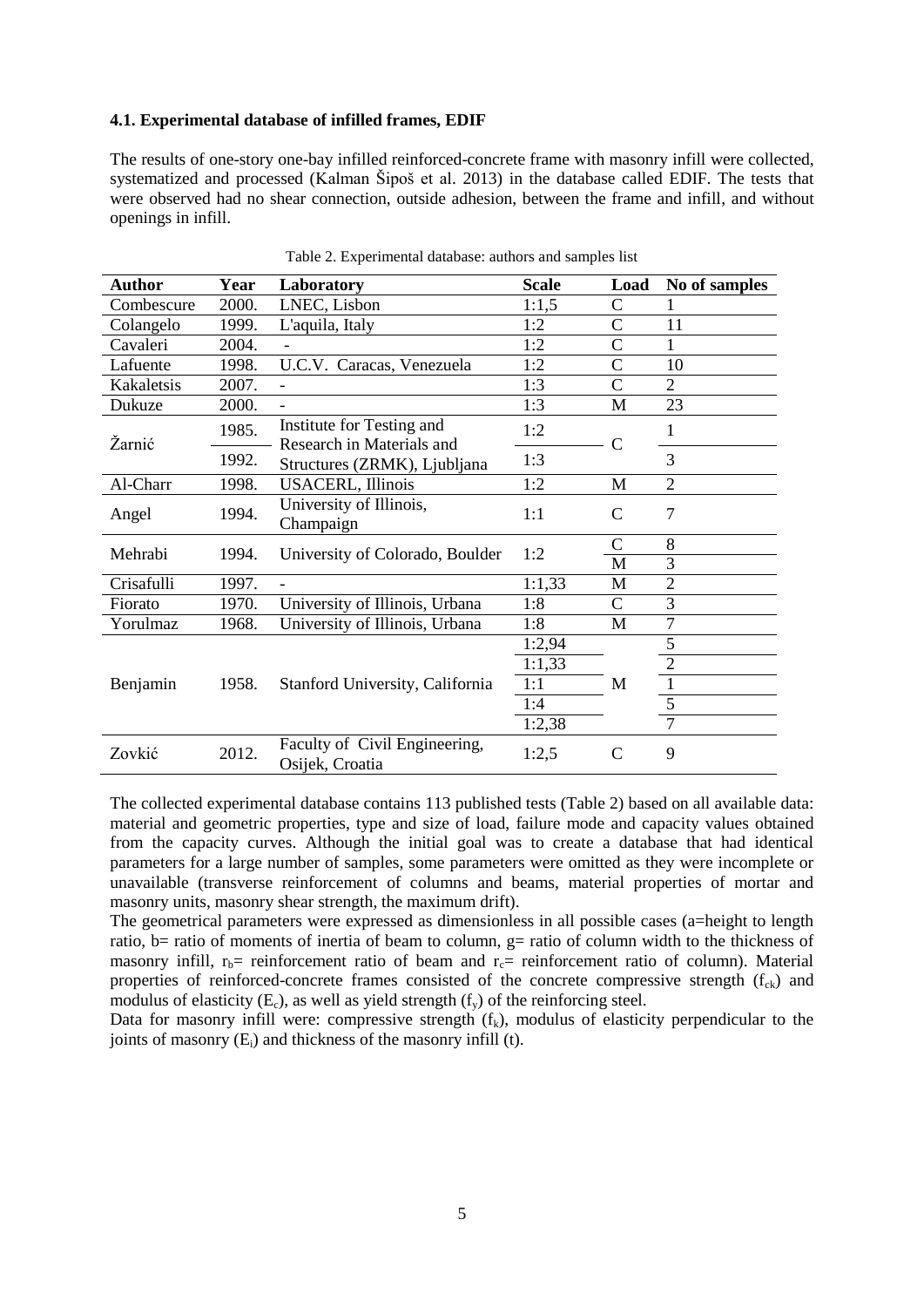Table 3. The range of input data values in the EDIF Database

|     |  |  |  | a b g $r_c$ $r_b$ $\frac{f_{ck}}{(MPa)}$ $\frac{E_c}{(GPa)}$ $\frac{f_y}{(MPa)}$ $\frac{t}{(MPa)}$ $\frac{f_k}{(MPa)}$ $\frac{E_i}{(MPa)}$ $\frac{V}{(MPa)}$ |  |          | (kN)   |
|-----|--|--|--|--------------------------------------------------------------------------------------------------------------------------------------------------------------|--|----------|--------|
| min |  |  |  | 0.33 0.60 1 0.01 0.01 14.2 11.00 203.37 0.02 1.63                                                                                                            |  | $0.66$ 0 |        |
| max |  |  |  | 2.28 8.00 6.1 0.04 0.04 55.16 37.83 607 0.2 22.88                                                                                                            |  | 18.3     | 440.55 |
|     |  |  |  | average 0.74 2.04 2.01 0.02 0.02 30.03 27.25 406.94 0.09 9.42                                                                                                |  | 5.49     | 121.49 |

For evaluation of the performance of infilled frame structures the measured resistance envelope curve from experiments was presented by bilinear curve using the equal energy rule. Thus we obtained two points on the idealized bilinear curve base shear- Inter-storey Drift Ratio (IDR): first yield  $(V<sub>v</sub>$  and IDR<sub>y</sub>) and ultimate point ( $V_u$  and IDR<sub>u</sub>) of the capacity curve. First yield point is characterized by a sudden decline in stiffness and the ultimate point is associated with the maximum lateral capacity of the system. Post-ultimate behaviour could not be determined by available data since that region was not observed in most tests.

According to main goal of this paper only the values for yielding  $\text{IDR}_{y}(%)$  and ultimate  $\text{IDR}_{y}(%)$  will be presented (Figure 4 and 5).



Figure 4. Dispersion of yield drift values

The histograms in Figure 4 and 5 present the frequency of occurrence of drifts in specific areas. The most frequent values of yield drift (IDR<sub>v</sub>) were 0,1% and 0,75% for the ultimate drift (IDR<sub>u</sub>), therefore these values will be used for evaluation of structural performance levels.



Figure 5. Dispersion of ultimate drift values

#### **4.2. PUSHOVER ANALYSIS OF INFILLED FRAMES**

The EDIF database included data from one story one bay infilled frames, therefore analytical modelling was based on multi-storey multi-bay infilled frames.

The ground floor for all model buildings (three, six and nine storeys) has a height of 3.75m, while the upper floors' height was 3m. All model buildings are planar with three bays, with variable length of 4 or 6m. All columns have a square cross-section and constant size in the buildings' height, but a variable reinforcement ratio. All buildings are regular both in plan and in elevation.

In order to achieve consistent and applicable results, classification of RC frame was done according to the reinforcement ratio of the frame members. The design of the buildings was made according to the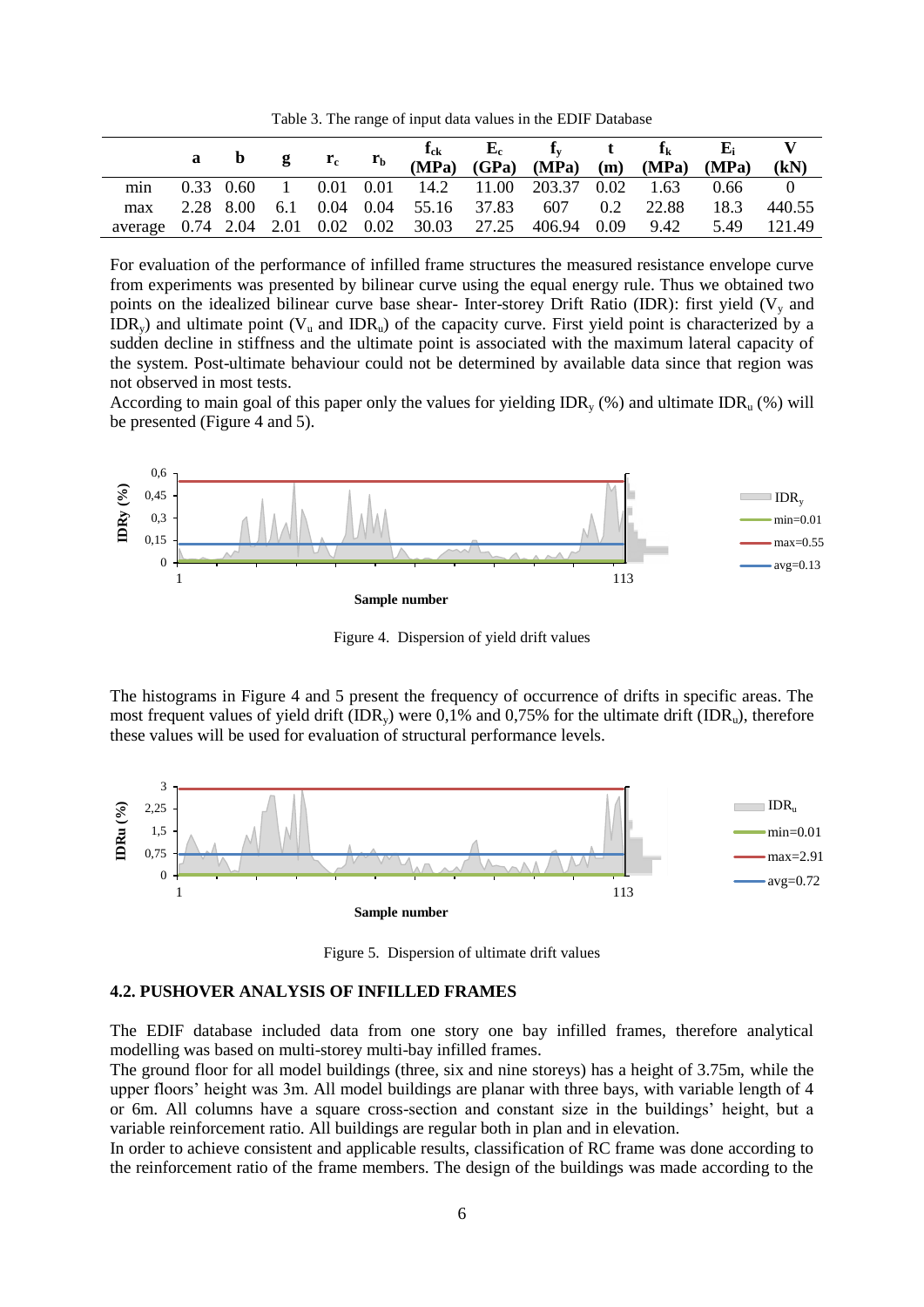provisions of Eurocode 8 and Eurocode 2. Buildings designed to resist seismic loading and buildings designed only for gravity loads are considered. RC frame that was designed only for vertical load has a minimum amount of reinforcement in columns (reinforcement ratio of 1%). The strong RC frame was designed according to Eurocode 8 with a reinforcement ratio of 1.1% to 2.7% depending on building height and earthquake loading. Classification of masonry infill type is done on the basis of material characteristics according to the value of the compressive strength of masonry into weak, medium and strong masonry infill. For weak infill, aerated masonry units (AAC) with a thickness of 30 cm and compressive strength of masonry infill of 1.17 MPa were selected. Medium infill was thermo-block (Euroterm) with a thickness of 25 cm and compressive strength of 2.92 MPa, while the strong infill was solid brick with a thickness of 25 cm and a compressive strength of 5.01 MPa.

The nonlinear numerical model (Figure 6.) for every building was based on calibrated models whose acceptability was previously confirmed on one-storey, one-bay infilled frames (Kalman Šipoš and Sigmund, 2014) in Seismostruct (Seismosoft, 2017).

RC frame members were modelled as FBPH elements - force-based elements with plastic hinges at the end whose length ranged from 7.5-15 %, depending on the dimensions of the cross-section and the length of the reference element. For every RC frame member fiber elements were simulated with longitudinal reinforcement of each individual reinforcing bar. For material properties of the concrete, Mander's confined model (1988) and the Menegotto-Pinto (1973) model for reinforcing steel were used. The masonry infill was modelled as a panel model (Crisafulli, 1997) with calibrated parameters of hysteretic axial behaviour of masonry. Strut widths were determined according to the recommendations of Stafford-Smith and Carter (1969) with calibrated parameters of the material properties.



Figure 6. Numerical models for 3-storey building model with 6m bay length

According to variable parameters, pushover analysis study includes 72 numerical models. Each numerical model contains the SLIF tag, with the number representing the value or the classification unit in front of each letter:

- S-storey - number of floors -3, 6 or 9;

 $-L$  - length - bay (m) -4 m and 6 m;

- I-infill - masonry fill - masonry infill type: 1-weak, 2-medium and 3-strong

- F-frame- RC frame - frame type: 1-weak, 2-strong

After the SLIF mark, there is also the value of peak ground acceleration (0.1-0.3g) that is used for design of strong frame (variable reinforcement ratio).

Thus, for example, the 3S4L3I2F  $0.1g$  tag presents a 3-storey building (3S) with 4m bay length (4L)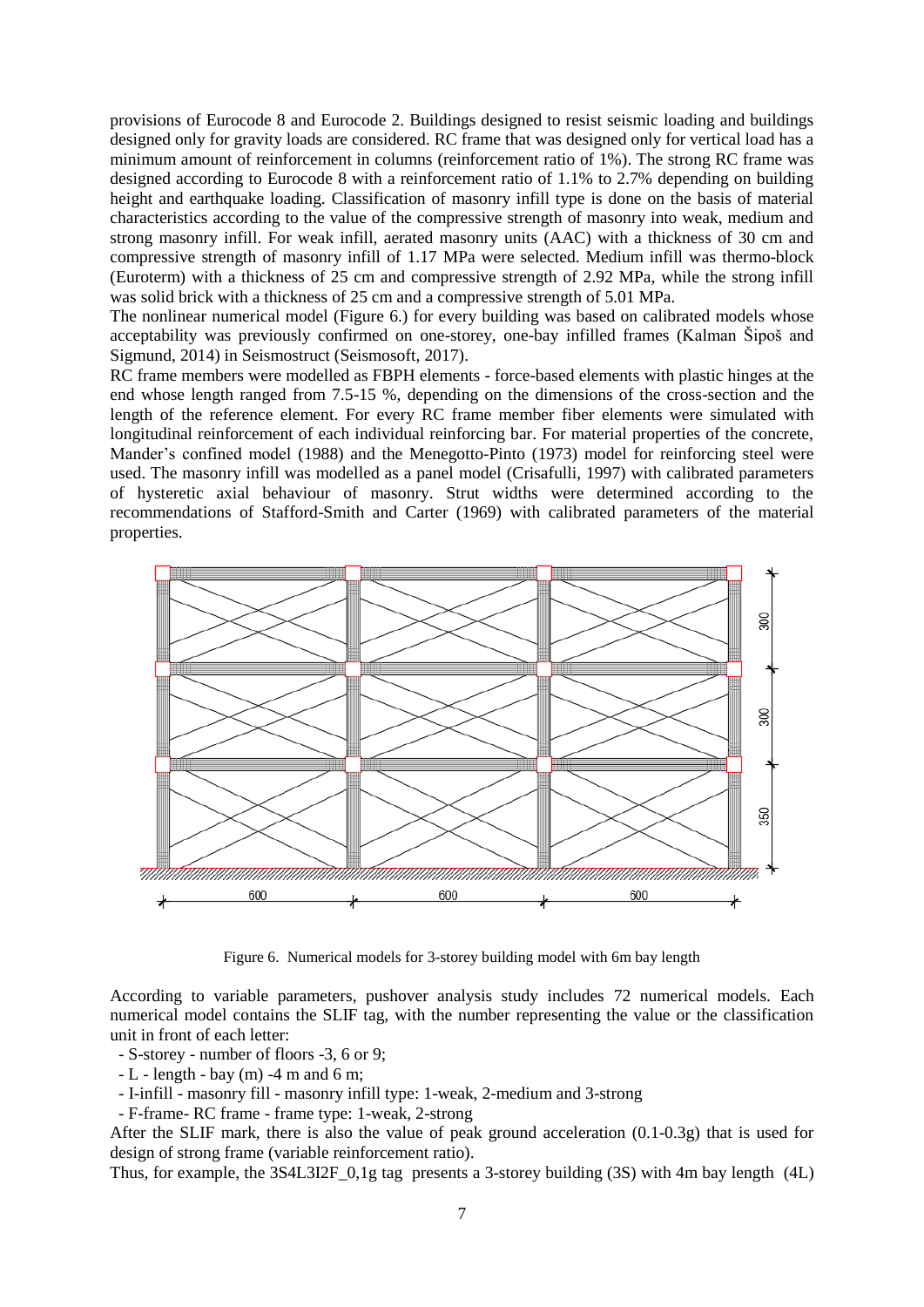with a strong infill (3I) and a strong frame (2F) designed according to value of peak ground acceleration of 0.1g.



Figure 7. Pushover curves for 3-storey models



Figure 8. Pushover curves for 6-storey models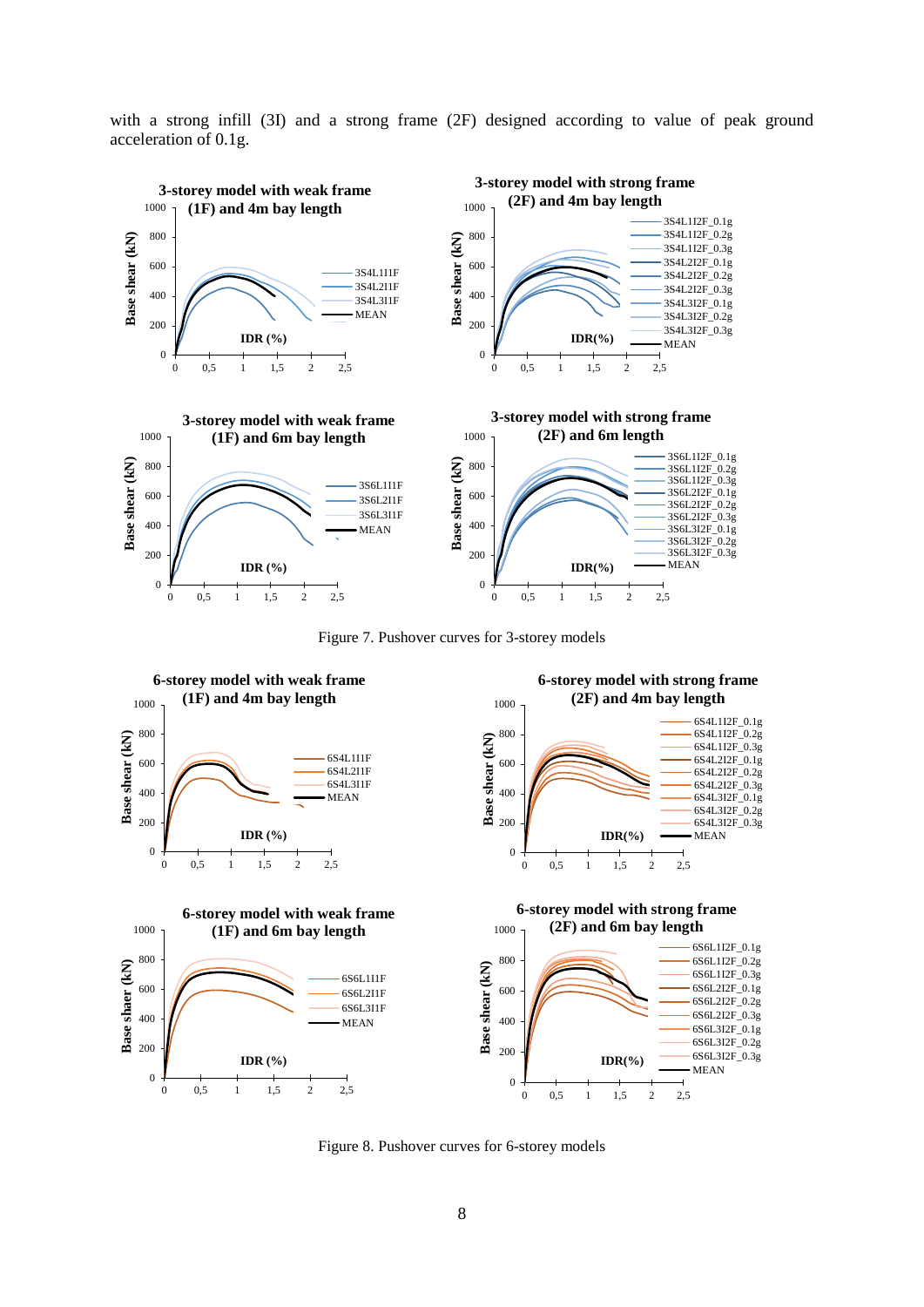According to the results presented in Figures 7-9 change of infill type from weak to strong in weak frames, besides the increase in capacity, will result in increase of 10% for the Inter-storey Drift Ratio (IDR).



Figure 9. Pushover curves for 6-storey models

Same results are applicable for the strong frame: there is no significant changes in Inter-storey Drift Ratios (IDR), only in bearing capacity. In each of the figures, the mean value curve is also presented. All the mean curves are then shown in Figure 10 and in Table 4. for the purpose of defining the damage levels and the value of the Inter-storey Drift Ratio (IDR) with significant changes in structural behaviour.



Figure 10. Mean pushover curves for all model buildings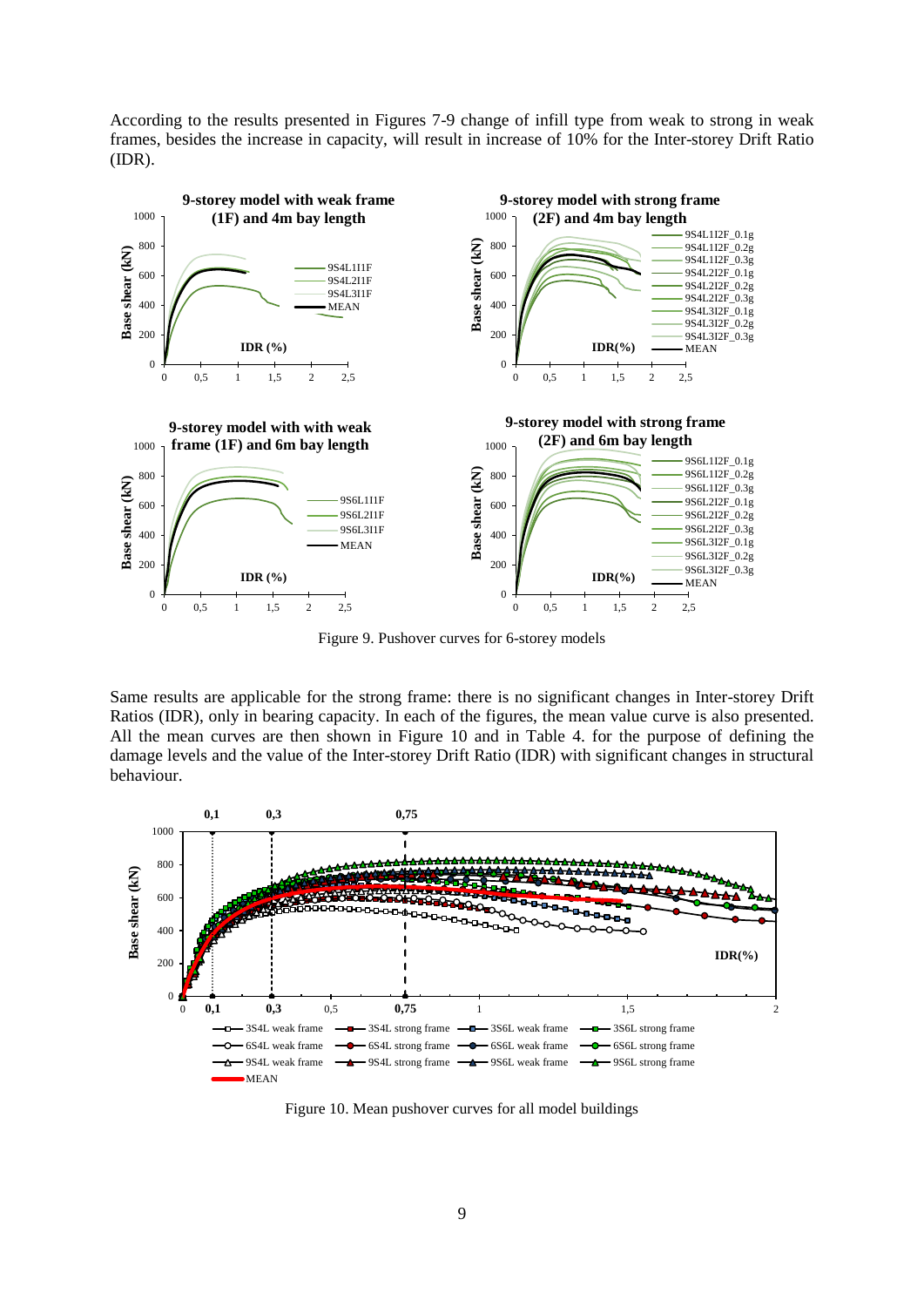|       |                              |            | $L = 4m$     | $L = 6m$   |              |  |
|-------|------------------------------|------------|--------------|------------|--------------|--|
| Story | Structural performance level | Weak frame | Strong frame | Weak frame | Strong frame |  |
| 3     | Moderate damage              | 0,06       | 0,08         | 0,07       | 0,09         |  |
|       | Extensive damage             | 0,49       | 0,53         | 0,51       | 0,56         |  |
| 6     | Moderate damage              | 0,09       | 0,10         | 0,09       | 0,11         |  |
|       | Extensive damage             | 0,68       | 0.72         | 0,76       | 0,83         |  |
| 9     | Moderate damage              | 0,10       | 0,12         | 0,11       | 0,13         |  |
|       | Extensive damage             | 0.78       | 0,84         | 1,01       | 1,06         |  |

Table 4. The values of IDR (%) for mean pushover curves for all buildings

With respect to the results, the first damage is defined by IDR of 0.10%, while the state of extensive damage is determined by IDR of 0.75%. Extracted values are in accordance with defined values in the EDIF experimental database (Section 4.1.).

The final definition of structural performance levels for infilled frames is presented in Table 5. Damage states are related to inter-storey drift ratios (IDR) with given description of masonry infill.

| Table 5. Description of the damage states and associated inter-storey drift ratios (IDR) (%) in infilled frames |  |  |
|-----------------------------------------------------------------------------------------------------------------|--|--|
|                                                                                                                 |  |  |

| <b>Structural</b><br>performance level | <b>Description</b>                                                  | IDR $(\% )$              | IDR $(\% )$<br>(FEMA 273) |  |
|----------------------------------------|---------------------------------------------------------------------|--------------------------|---------------------------|--|
| Slight damage                          | Fine cracks (diagonal or horizontal)<br>in masonry infills          | IDR<0.10                 | IDR<0.10                  |  |
| Moderate damage                        | Cracking in infill-frame interfaces,<br>diagonal cracking in infill | $0.10 \leq$ IDR $< 0.30$ | $0.10 \leq$ IDR< $0.30$   |  |
| Extensive damage                       | Major damage of infill, failure of<br>infill in corners             | $0.30 \leq$ IDR $< 0.75$ | $0.30 \leq$ IDR $< 0.6$   |  |
| Near collapse                          | Extensive crushing of infills or out<br>of plane                    | IDR $\geq$ 0.75          | IDR>0.6                   |  |

# **5. CONCLUSIONS**

The application of standards and design process for reinforced-concrete structures in the current practice largely ignores the influence of masonry infill in framed structures, or only considers the adverse impact resulting in an unrealistic and uneconomic structure in this building type. In traditional practice, earthquake design has been explicitly performed for only a single design event level, at which a level of performance generally termed "life safety" has been targeted. Contemporary efforts in performance-based engineering are seeking to provide reliable methods of meeting these multiple performance goals through explicit design procedures.

The primary goal of this simple approach is the definition of expected damage states that depend on the value of seismic load, and the basic material and geometric properties of RC infilled frames masonry buildings.

The definition of damage states for infilled frames is necessary for understanding the physical condition of the building for the end user/investor. Structural performance levels are related to Interstorey drift ratios (IDR) and based on data from the Experimental Database of Infilled Frames - EDIF and numerical analysis based on pushover curves derivation.

In accordance to FEMA 273 (1996) and Ghobarah (2004) given values are qualitative descriptions of the approximate behaviour of infilled frames structures meeting the structural performance levels for limiting damage of frame elements in infilled frames.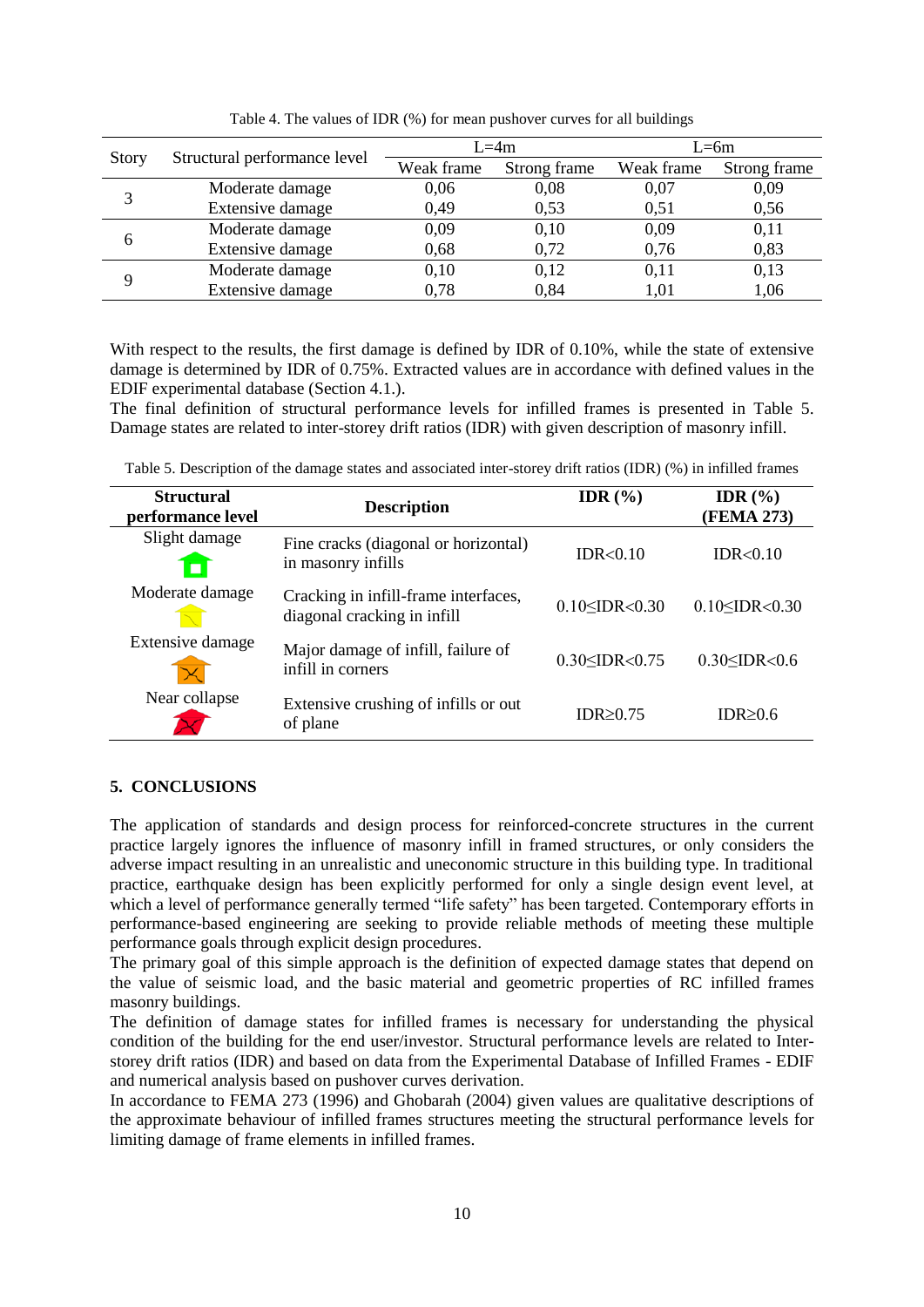#### **6. ACKNOWLEDGMENTS**

The authors would like to acknowledge the support by project FRAmed–MAsonry composites for Modelling and Standardization (FRAMA), IP–11–2013–3013, funded by the Croatian Science Foundation (HrZZ).

This work has been supported in part by Croatian Science Foundation under the project Development of Reinforced Concrete Elements and Systems with Waste Tire Powder - ReCoTiP (UIP-2017-05- 7113).

#### **7. REFERENCES**

Al-Chaar G (1998). Non-ductile behavior of reinforced concrete frames with masonry infill panels subjected to in-plane loading, *PhD thesis*, University of Illinois at Chicago, Chicago.

Angel R, Abrams D, Shapiro D, Uzarski J, Webster M (1994). Behavior of Reinforced Concrete Frames with Masonry Infills, *Civil Engineering Studies, Structural Research Series No. 589*, University of Illinois, Urbana.

Asteris PG, Cavaleri L, Di Trapani F, Sarhosis V. (2016). A macro-modelling approach for the analysis of infilled frame structures considering the effects of openings and vertical loads. *Structure and Infrastructure Engineering*, 12(5): 551-566.

Asteris PG, Cavaleri L, Di Trapani F, Tsaris AK (2017). Numerical modelling of out-of-plane response of infilled frames: State of the art and future challenges for the equivalent strut macromodels. *Engineering Structures*, 132: 110-122.

Benjamin JR, and Williams HA (1958) The Behavior of One-Story Brick Shear Walls, *Journal of the Structural Division, ASCE*, Proc. Paper 1723, Vol. 84, No. ST4, pp. 1723.1-1723.3.

Cavaleri L, Fossetti M, Papia M (2004). Effect of vertical loads on lateral response of infilled frames. *Proceedings 13th World Conference on Earthquake Engineering*, Vancouver, Canada, No.2931.

CEN (2004a) Eurocode 2 - Design of Concrete Structures - Part 1-1: General Rules and Rules for Buildings, EN 1992-1-1:2004, Brussels, Belgium.

CEN (2004b) Eurocode 8 - Design of Structures for Earthquake Resistance - Part 1: General Rules, Seismic Actions and Rules for Buildings, EN 1998-1:2004, Brussels, Belgium.

CEN (2005) Eurocode 8 - Design of structures for Earthquake Resistance. Part 3: Brussels; 2005.

Combescure D, Pegon P (2000). Aplication of local to global approach to the study of infilled frame structures under seismicloading, *Proceedings of 12WCEE*, Auckland, New Zealand.

Colangelo F (1999). Pseudo-dynamic seismic response and phenomenological models of brick-infilled RC frames, Report DISAT 1/99, University of L'Aquila, L'Aquila (in Italian).

Crisafulli FJ (1997). Seismic behavior of reinforced concrete sructures with masony infills, *PhD Thesis.* Christchurch, New Zealand.

Di Trapani F, Macaluso G, Cavaleri L, Papia M. (2015). Masonry infills and RC frames interaction: literature overview and state of the art of macromodeling approach. *European Journal of Environmental and Civil Engineering*, 19(9): 1059-1095.

Dolšek M, Fajfar P. (2008). The effect of masonry infills on the seismic response of four storey reinforced concrete frame – a deterministic assessment. *Engineering Structures*, 30(7): 1991-2001.

Dukuze A(2000). Behaviour of reinforced concrete frames infilled with brick masonry panels, *PhD Thesis.* The University of New Brunswick, Canada.

FEMA 273 (1996). NEHRP guidelines for the seismic rehabilitation of buildings. Report No. FEMA-273, SAC Joint Venture, Federal Emergency Management Agency, Washington, DC.

Fiore A, Netti A, Monaco P. (2012). The influence of masonry infill on the seismic behaviour of RC frame buildings. *Engineering Structures*, 44: 133–45.

Fiorato AE, Sozen MA, and Gamble WL(1970). Investigation of the Interaction of Reinforced Concrete Frames with Masonry Filler Walls, Report UILU Structural Research series 370, University of Illinois at Urbana.